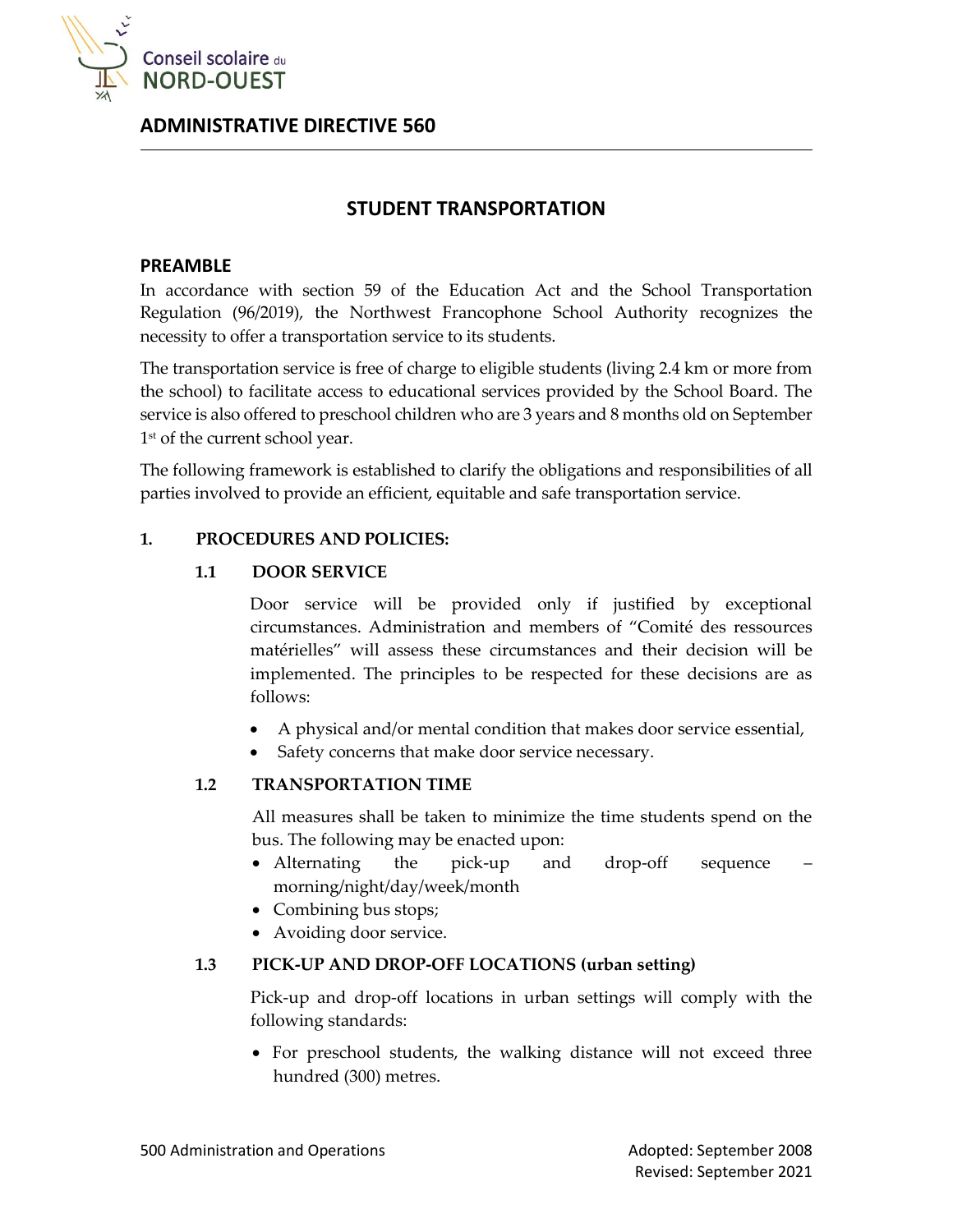- For kindergarten to grade 2 students, when possible, the walking distance will not exceed three hundred (300) metres. This service will be on either side of the street.
- For grades 3 to 6 students, when possible, the walking distance will generally not exceed five hundred (500) meters.
- For grades 7 to 12 students, when possible, the walking distance will generally not exceed seven hundred (700) metres.

However, if a student has an older sister or brother who travels on the same bus, all siblings will travel from the nearest pick-up location designated by the transportation provider.

# **1.4 TRIP DURATION**

Special considerations will be taken for longer trips:

- Bus quality
- Comfort
- Number of passengers

# **1.5 ENVIRONMENT**

All efforts are made to encourage a healthy psychological environment for our students' personal and cultural development.

# **1.6 TRANSPORTATION COSTS**

The School Board does not receive a transportation subsidy for a student who resides within 2.4 km of the school. A fee of \$105/year per student will be charged if the student lives within 2.4 km of the school. However, the School Board offers transportation for students in Kindergarten to Grade 3 who reside within 1.6 km of the school at a cost of \$105/year.

# **1.7 PARENTAL AGREEMENT**

There are times when the Board is unable to provide transportation for students who live in a remote area or when, for medical reasons, the student requires special needs and cannot take the bus.

If the School Board is unable to provide transportation, a parental contract is offered to the parent to provide transportation of his/her child(ren) to the school.

When a parent agrees to transport his/her child to school, the School Board will provide the parent with the full amount (100%) of the daily rate it received from the Alberta Education for the transportation of the student. The monthly amount to be reimbursed will be determined by the monthly attendance/absence statement submitted to the central office by the school secretary.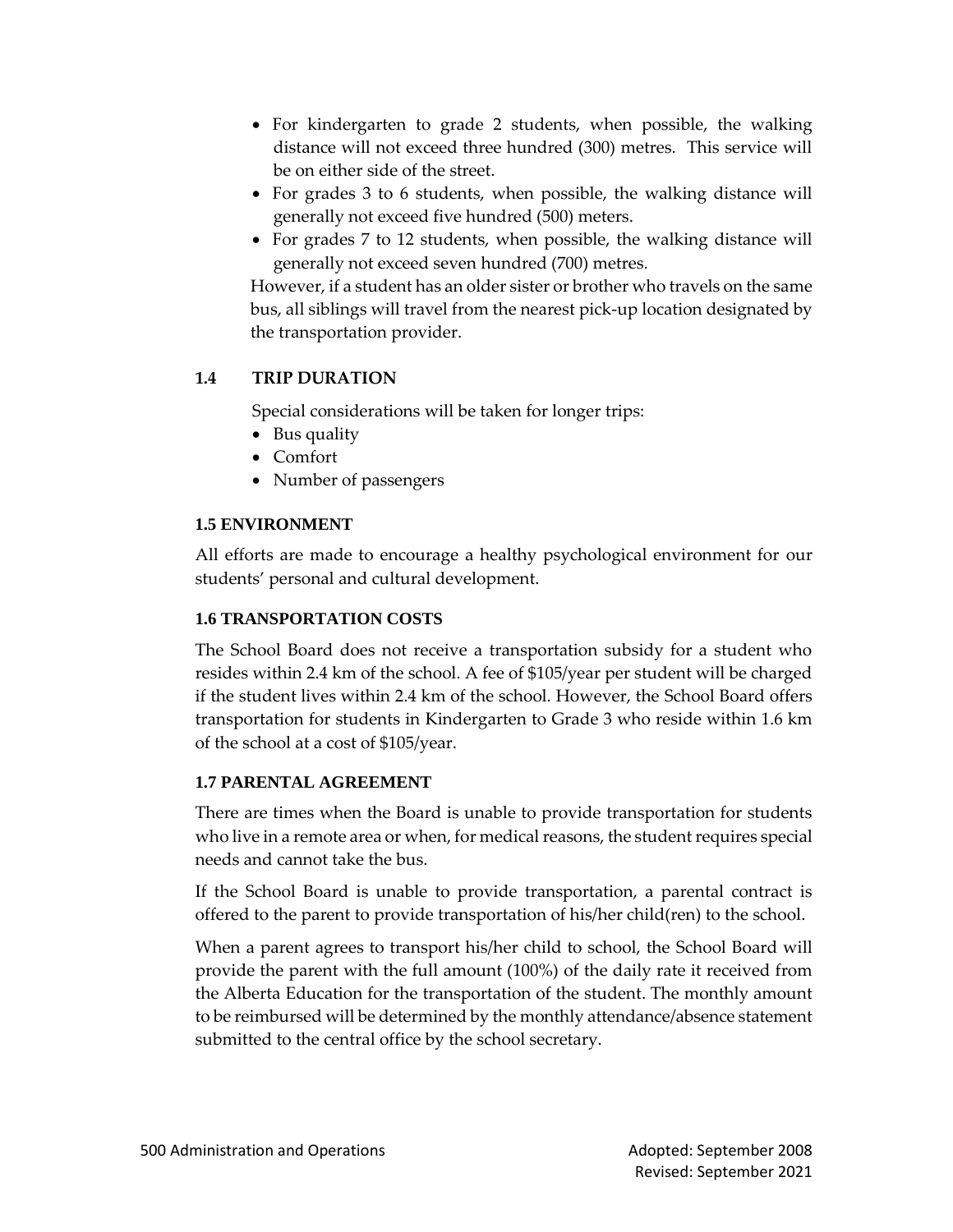#### **1.8 BALANCED BUDGET**

All measures are taken to optimize earnings and limit expenses without compromising the quality of the services offered to students.

#### **2. ROLES AND RESPONSIBILITIES OF ALL PARTIES INVOLVED**

#### **2.1 COMITÉ DE RESSOURCES MATÉRIELLES (The Committee)**

- a) The committee advises the administration regarding student transportation.
- b) It revises administrative procedures regarding student transportation and its implementation.
- c) If required, the members will meet to discuss any questions related to student transportation.
- d) The committee provides student transportation recommendations to the School Board.

#### **2.2 STUDENT TRANSPORTATION SERVICES**

- a) It is responsible for planning and managing student transportation operations.
- b) It negotiates contracts with private transportation service providers and transportation companies.
- c) It establishes student transportation tenders and monitors the performance of contracts, ensuring compliance with the financial framework adopted by the Board.
- d) It supervises the daily transportation operations.
- e) It provides the directives and procedures required for proper operation and informs the parties concerned.
- f) It modifies routes or stop locations, as required.
- g) It contacts school administration and transportation service providers regarding any transportation matter.
- h) It provides the list of students transported to schools and carriers. It regularly updates the list based on information provided by the schools.
- i) It validates the admissibility of requests for embarkation or disembarkation other than the regular route.
- j) It promotes safety programs by giving out assistance and safety-related information to drivers and transportation service providers.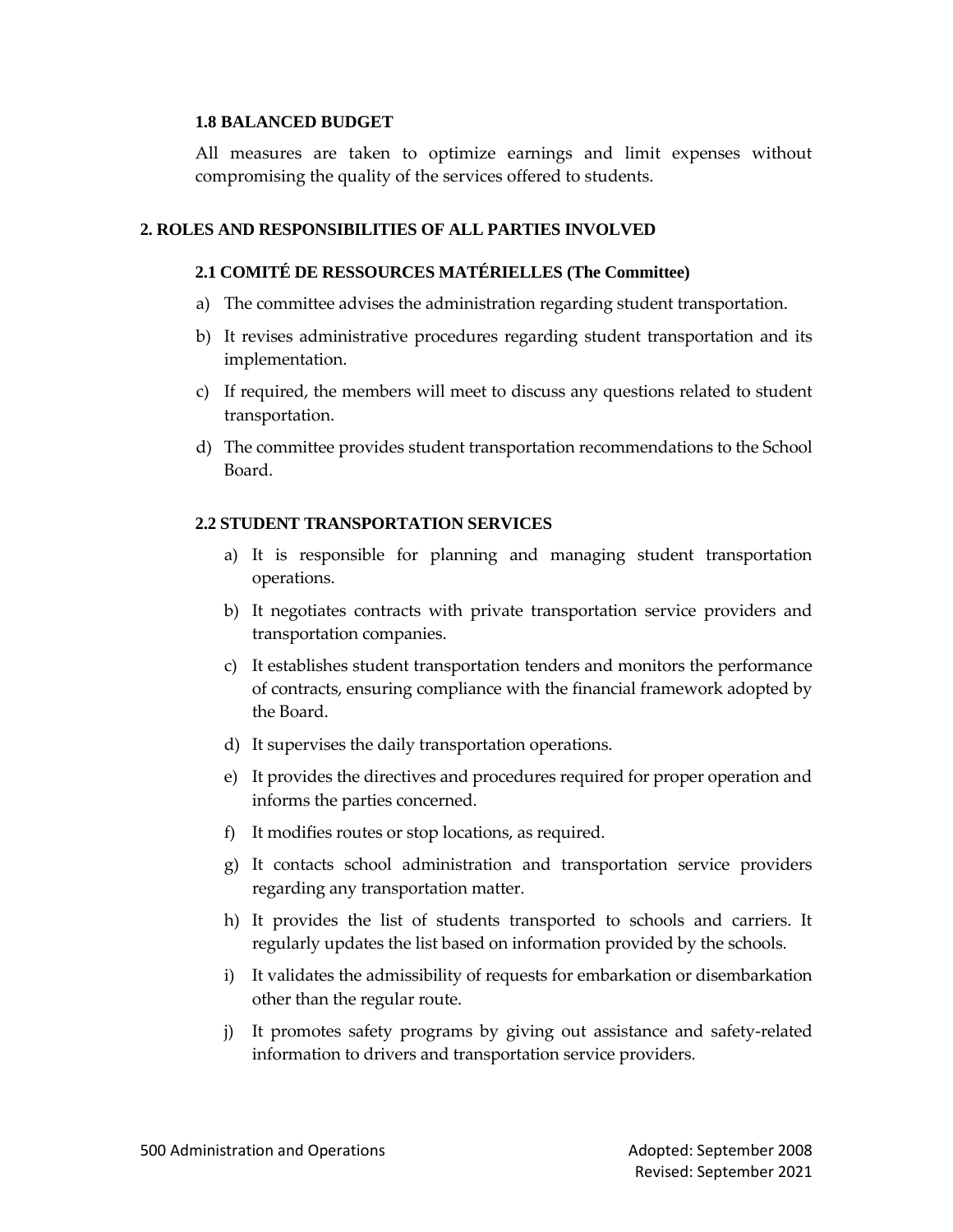### **2.3 TRANSPORTATION SERVICE PROVIDERS**

- a) They are responsible to fulfill their contract (or contracts) with the School Board.
- b) They are responsible for the hiring, training of its divers and to ensure that their daily tasks are executed according to the School Board's policies.
- c) They must notify their drivers of any breach of safety rules and, if necessary, take any relevant action to the satisfaction of the School Board in the case of negligence or serious breach.
- d) They are responsible for the maintenance and proper operation of its vehicles in accordance with provincial requirements and any other competent authority.
- e) They must require drivers to respect the routes and stops decreed by the School Board.

# **2.4 BUS DRIVERS**

- a) Bus drivers must ensure that the bus in their charge is safe and secure without neglecting the cleanliness essential to the comfort and well-being of passengers.
- b) They must follow bus routes as approved by the School Board.
- c) They are responsible for the safety and well-being of all students being transported.
- d) They are responsible for maintaining order and must ensure that instructions given are followed.
- e) In general, they have the same responsibilities and authority towards students as a teacher in his or her classroom. Since they have a responsibility towards all passengers, it is therefore acceptable that the driver acts with authority if a student displays any behaviour that compromises the safety and well-being of the others.
- f) They must show respect and dignity, both in action and in word, towards their clientele.
- g) They must notify the transportation service providers, or the student transportation services in the event of a major problem (according to the preestablished procedures).
- h) They must fully comply with the traffic code. Any breach of the traffic code, road regulations, rules of good conduct, endangering the safety of students will lead to immediate withdrawal of the driver.

# **2.5 SCHOOL PRINCIPAL**

a) The school principal communicates any useful information regarding the students to the student transportation services.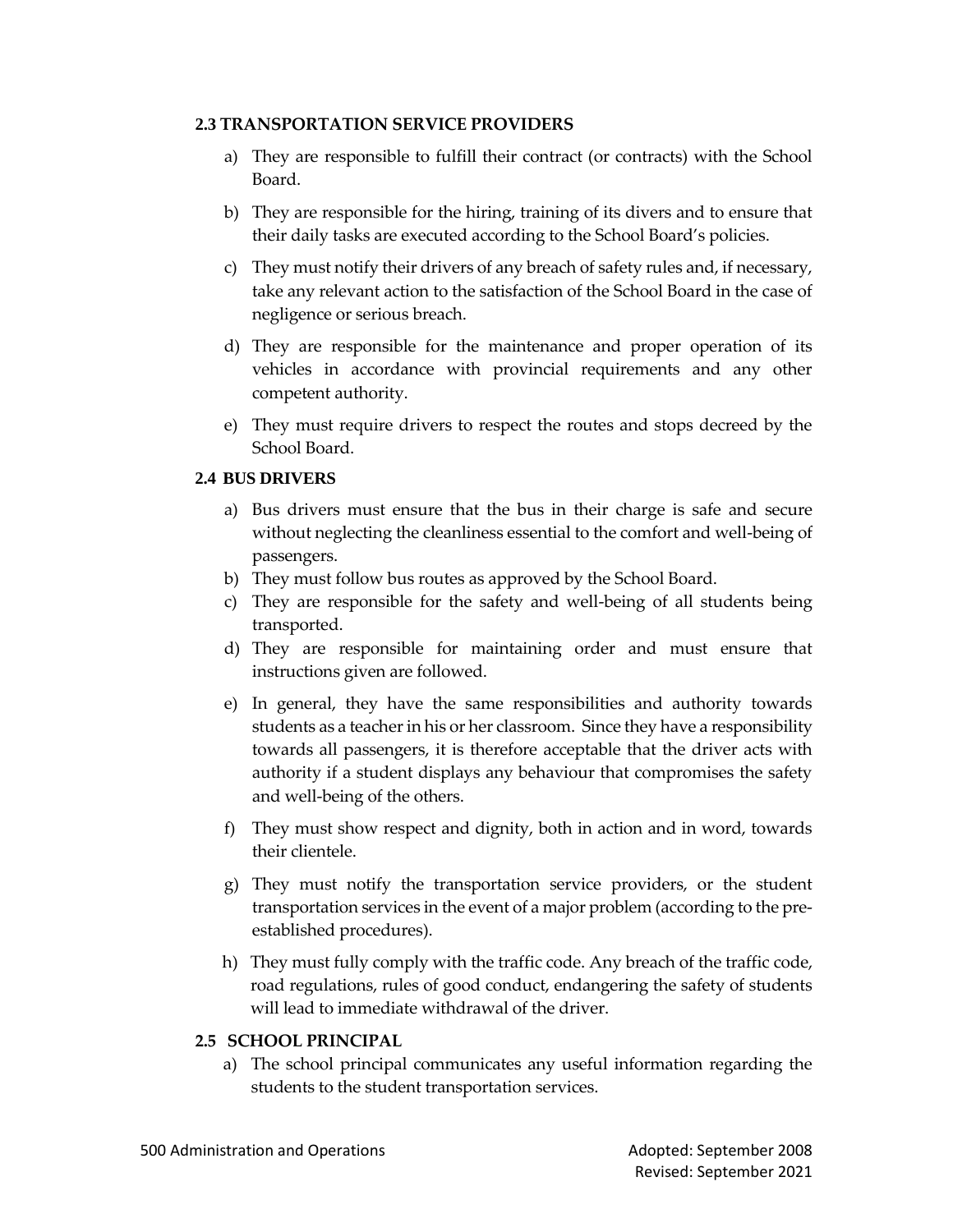- b) He/she ensures a continuous update of all changes to addresses and notifies the student transportation services when any changes are made.
- c) He/she ensures that there is appropriate supervision at the students' arrival and departure from the school.
- d) He/she regularly reminds students of all transportation procedures and safety instructions.
- e) He/she communicates with the student transportation services all concerns that could compromise the safety and quality of student transportation.
- f) He/she cooperates with the student transportation services when dealing with any violation that could lead to student transportation suspension.
- g) He/she prohibits students who do not take the bus to circulate in the parking lot reserved for the buses.
- h) He/she has the responsibility to ensure that all paths, boarding areas and parking lots are well maintained.

# **2.6 PARENTS**

- a) Parents must know the rules and procedures related to student transportation.
- b) They must inform their child or children of the rules of conduct and safety measures to be observed.
- c) They must ensure that their child or children are dressed appropriately for the temperature.
- d) They are responsible for their child or children before they get on the bus and as soon as they leave the bus on their way back.
- e) They are responsible for all damages to private or public property done by their child.
- f) They must make sure that their child arrives at the bus stop at least four minutes in advance of the indicated time for pick-up.
- g) They must encourage their child to be extra careful, because sometimes it happens that careless drivers do not stop when the flashing lights of a school bus are on.
- h) They must contact the school principal, or the student transportation services with any complaint related to student transportation.
- i) They must participate in the solution of any dispute that may arise.
- j) They must transport their child to school when the child has lost their privileges to ride the bus.
- k) They must obtain permission for all alternate pick-up or drop-off location at least one day prior to the change. The change must be authorized with a signed written note.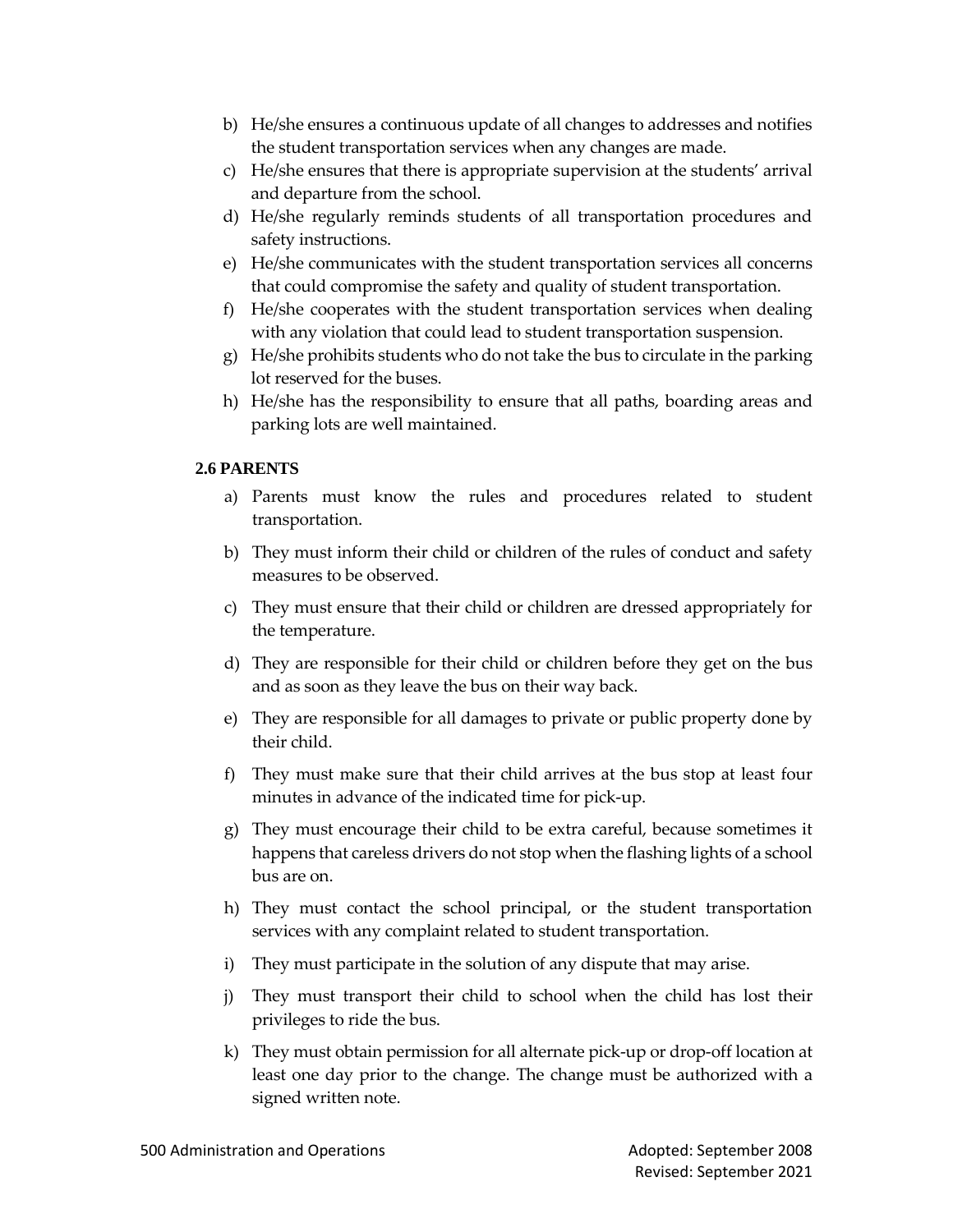- l) If the child needs a car seat on the bus, the parent is responsible for purchasing the seat that complies with the regulations.
	- a. The Board will reimburse the parent upon proof of purchase and is responsible for installing the seat on the bus.
	- b. The parent is responsible for securing the child into the seat when the child takes the bus and unfastening the child when he or she arrives home. The school is responsible for unfastening and securing the child at the school.

# **2.7 STUDENTS**

All students must follow the rules and instructions related to student transportation to ensure their own safety and that of others.

- a) Appropriate behaviour prior to pick-up The student must:
	- Be dressed according to the weather,
	- Be at the bus stop location at least four minutes before pick-up,
	- Wait at the designated pick-up location,
	- Stay away from the street or road,
	- Not push or jostle,
	- Approach the bus only when it is completely stopped,
	- Get in the bus at a reasonable pace and head directly to his/her seat,
	- Go back home if the bus is more than 20 minutes late and inform the student transportation services.
- b) Appropriate behaviour during the trip The student must:
	- Respect the driver's authority,
	- Be seated in the designated seat,
	- Stay seated,
	- Act as a good citizen and be responsible for all his/her actions,
	- Follow the rules and instructions as established,
	- Keep his/her head and hands inside the bus,
	- Do not disturb other passengers,
	- Refrain from throwing any objects,
	- Refrain from throwing away anything outside the bus,
	- Pick up after himself/herself (papers, garbage, etc.),
	- Keep absolute silence at railroad crossings,
	- Follow the driver's instructions in case of an emergency,
	- Never smoke or take any alcohol or drugs,
	- Eat only if allowed by the driver.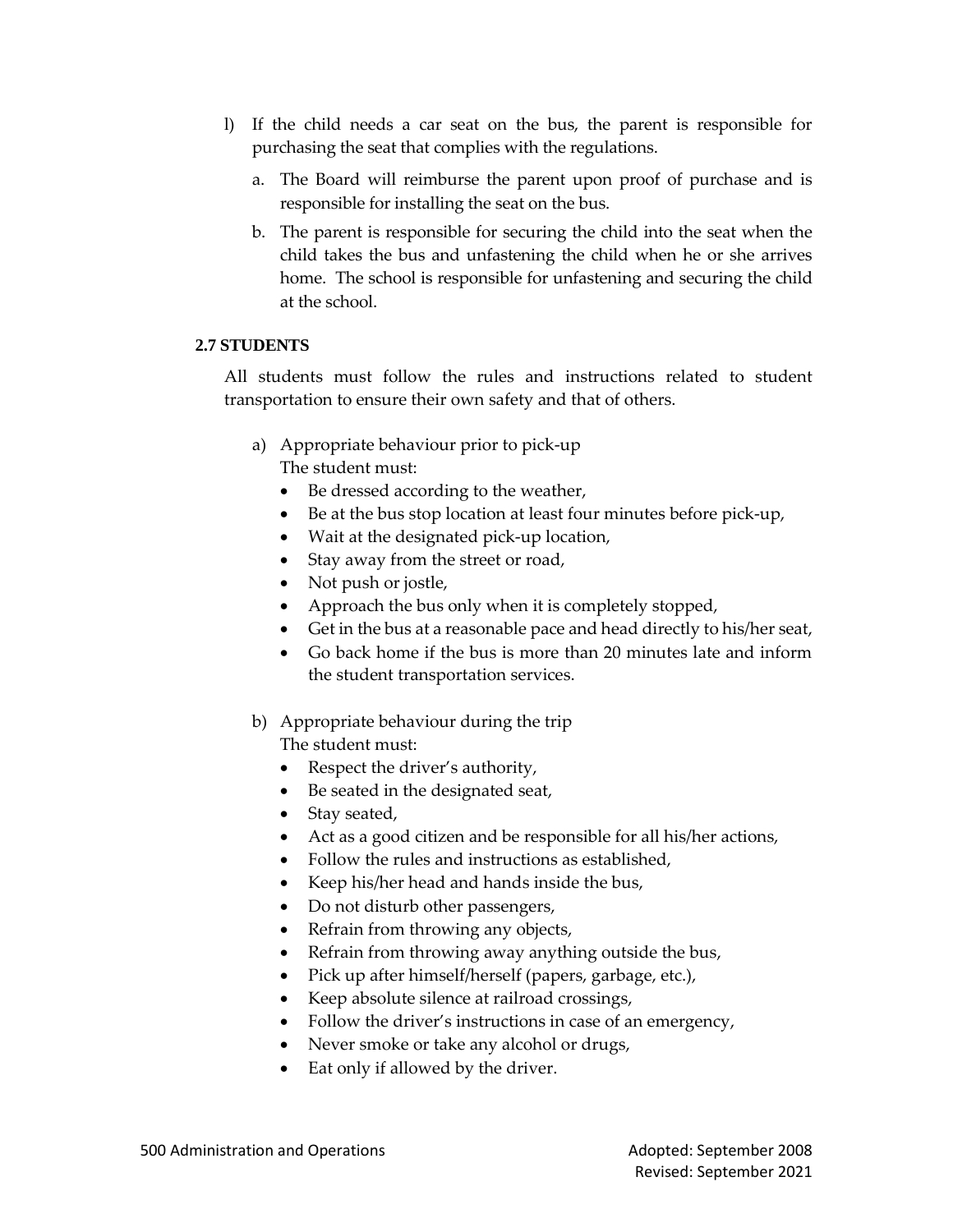- c) Appropriate behaviour at drop-off The student must:
	- Stay seated until the doors are fully open,
	- At the school, get off by alternating from left to right and from the front to the back of the bus,
	- Keep a 10-foot distance from the bus and ensure that cars have stopped before crossing the street.

# **3. EMERGENCY SITUATION**

In case of an emergency, the following procedures apply:

- a) The school bus driver makes the decision about the need to evacuate a bus and quickly regroup students on a site outside the bus in a safe location.
- b) The school bus driver gives students clear and precise instructions that are likely to avoid the dangers.
- c) Students must stay calm and follow the driver's instructions.

# **4. DISAGREEMENT RESOLUTION AND APPEALS**

Any dispute between school bus drivers, students or parents will be submitted to the school principal. The school principal should attempt to resolve the disputes, according to the student transportation policies.

# **5. RESOLUTION PROCEDURES**

Dispute resolution between a school bus driver and a student will follow these steps:

- a) The school bus driver and the student meet to clarify the reasons for the dispute and the avenues of possible solutions. In general, the bus driver has the same responsibilities and authority as a teacher.
- b) If the situation does not improve following this meeting, the school bus driver will contact the parents and as a last resort, the school principal, before any consequence is given out by the school bus driver.
- c) Once the case is submitted to the school principal, the school bus driver, the student, and the principal must initiate the actions appropriate to each case. Sanctions, if any, must be known to all participants, including parents, before being applied).
- d) The decision to submit the case to the student transportation services is made after the principal and the school bus driver have made every effort to resolve the differences.
- e) The student transportation department must come up with a solution or refer the case to the Superintendent of Schools.

### **6.APPEALS**

The parties may appeal to the superintendent, who will make a decide or submit it to the School Board, and the latter decision will be final.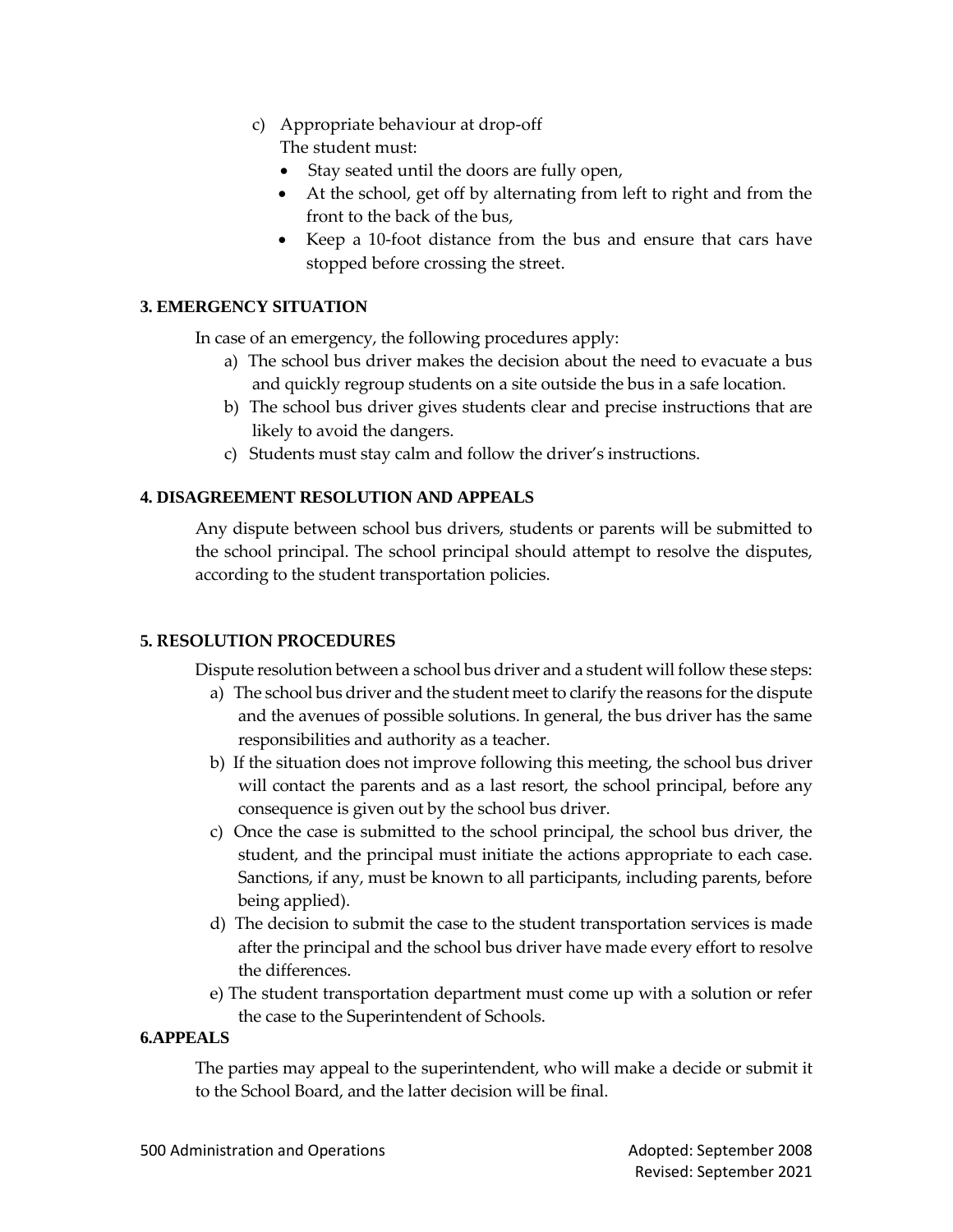#### **7. MAINTENANCE & REPAIRS**

The School Board is aware that any bus damage or breakdowns may affect the student transportation schedule. To ensure that the schedule is disrupted as little as possible, the School Board has put in place procedures to provide bus replacement.

The School Board authorizes modification of the student transportation service when a breakdown or bus damages occur and encourages the following procedures in such circumstances:

- (a) The bus driver notifies the student transportation services, the parents and the students of the expected delay in the delivery of the transportation service.
- (b) The bus driver immediately communicates with the person responsible for transportation to obtain a temporary substitute bus.
- (c) The student transportation services send alerts to parents through the Ride360 app.
- (d) If complications arise during the breakdown service, the morning transport service is cancelled after 11.00 a.m., only for trips of 50 km or more. However, the return trip will remain unchanged.

### **8. MODIFICATION OR CANCELLATION OF STUDENT TRANSPORTATION**

As described in the administrative procedures 133 and 136, certain situations may cause changes or cancellation of the regular student transportation service. In the event of poor weather conditions, the following procedures will apply.

### **8.1 Student transportation schedule modification**

- a) When a heavy fog affects visibility or other temporary conditions affect student safety, the departure of bus routes will be delayed. If the fog persists, the transportation services will be cancelled only after the time indicated below:
	- For 50-km long (or more) routes, transportation will be cancelled after 11 :00 a.m.
	- For 35-km to 49-km long routes, transportation will be cancelled after 11:45 a.m.
	- For 35-km long routes (or less), transportation will be cancelled after 12:15 p.m.
- b) The school bus driver notifies the student transportation services of the situation.
- c) The school bus driver notifies the parents of any schedule modification.
- d) The student transportation services notify the school principal of the schedule modifications.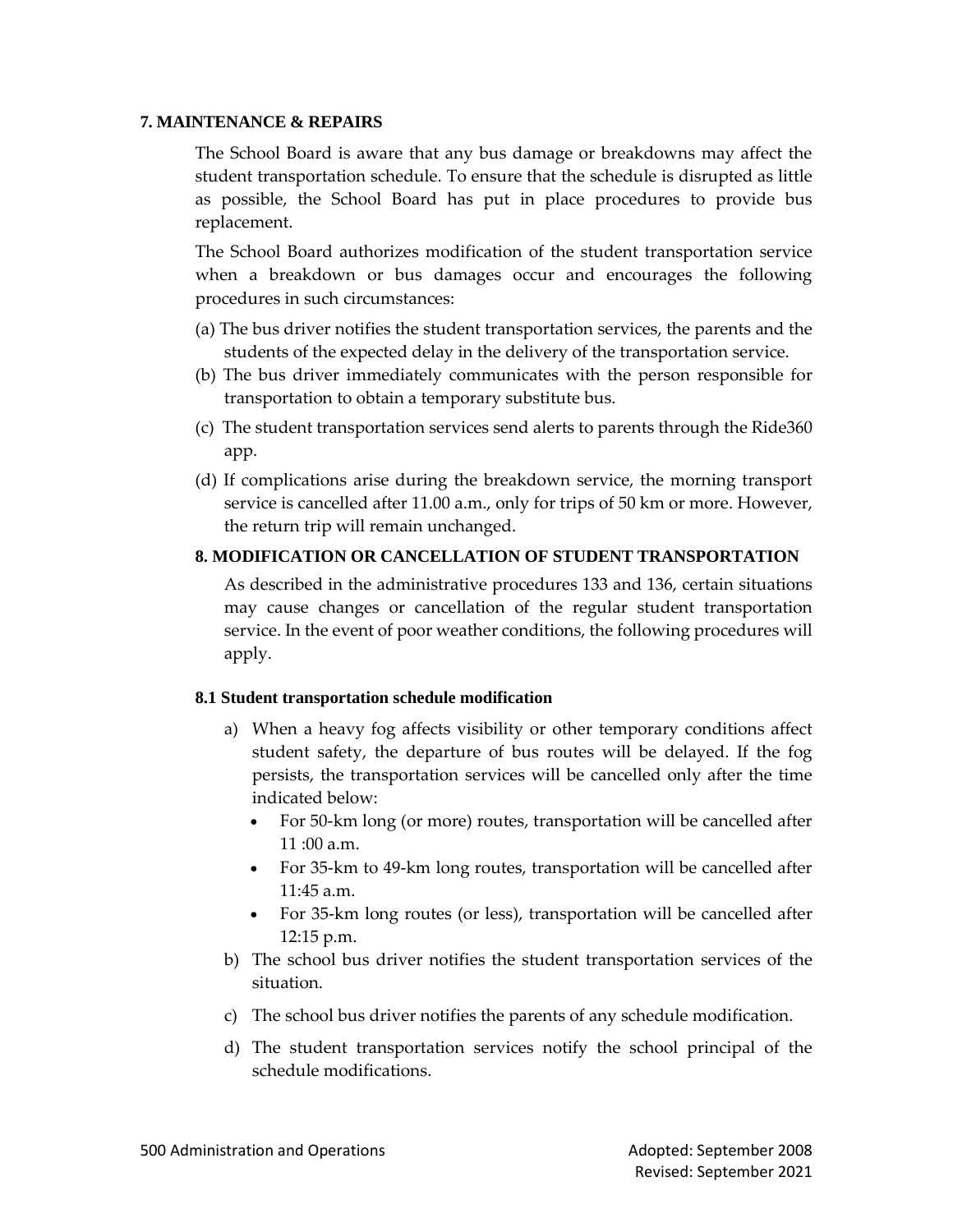### **8.2 Student transportation cancellation**

- a. The school transportation service is cancelled when:
	- **•** The official temperature\* is less than or equal to -40 $\degree$  C (without wind factor); or
	- $\blacksquare$  The official temperature\* with wind factor is less than or equal to  $48^\circ$  C; or
	- Hazardous road conditions make student transportation impossible.

\*The verified temperature is that of the community where the school is located.

b. On days of extreme cold or inclement weather (see item a.), it will be at the discretion of the transportation service manager, with the advice of the school principal, to make the decision to cancel transportation for the morning, afternoon, or the entire day.

- b. When poor road conditions make transportation impractical, the driver shall notify the school transportation services as soon as possible. If, in the opinion of the transportation department, road conditions are too hazardous for buses to operate, the transportation service shall immediately notify the superintendent, principal and local radio stations of the cancellation of transportation.
- c. The student transportation manager will communicate the decision to cancel transportation by starting the bus driver telephone chain procedure.
- d. The student transportation manager will contact the local radio stations for bus cancellation announcement and on the Ride360 application.
- e. The bus drivers will contact the parents.

### **9. RAILROAD CROSSING:**

The School Board recognizes the need to follow provincial laws and established standards regarding school bus stops at railroad crossings whether they are controlled or uncontrolled.

- a. To avoid any confusion with general traffic, school buses make a mandatory stop at uncontrolled railway crossings **only**.
- b. School buses do not stop at controlled railroad crossings unless the warning lights of an upcoming train are indicating an approaching train or when the lights are faulty.
- c. When approaching uncontrolled railway crossings, school bus drivers must follow the provincial law procedures.
- d. At controlled railway crossings, when lights are activated, school bus drivers must follow the same provincial law procedures as when approaching uncontrolled railway crossings.